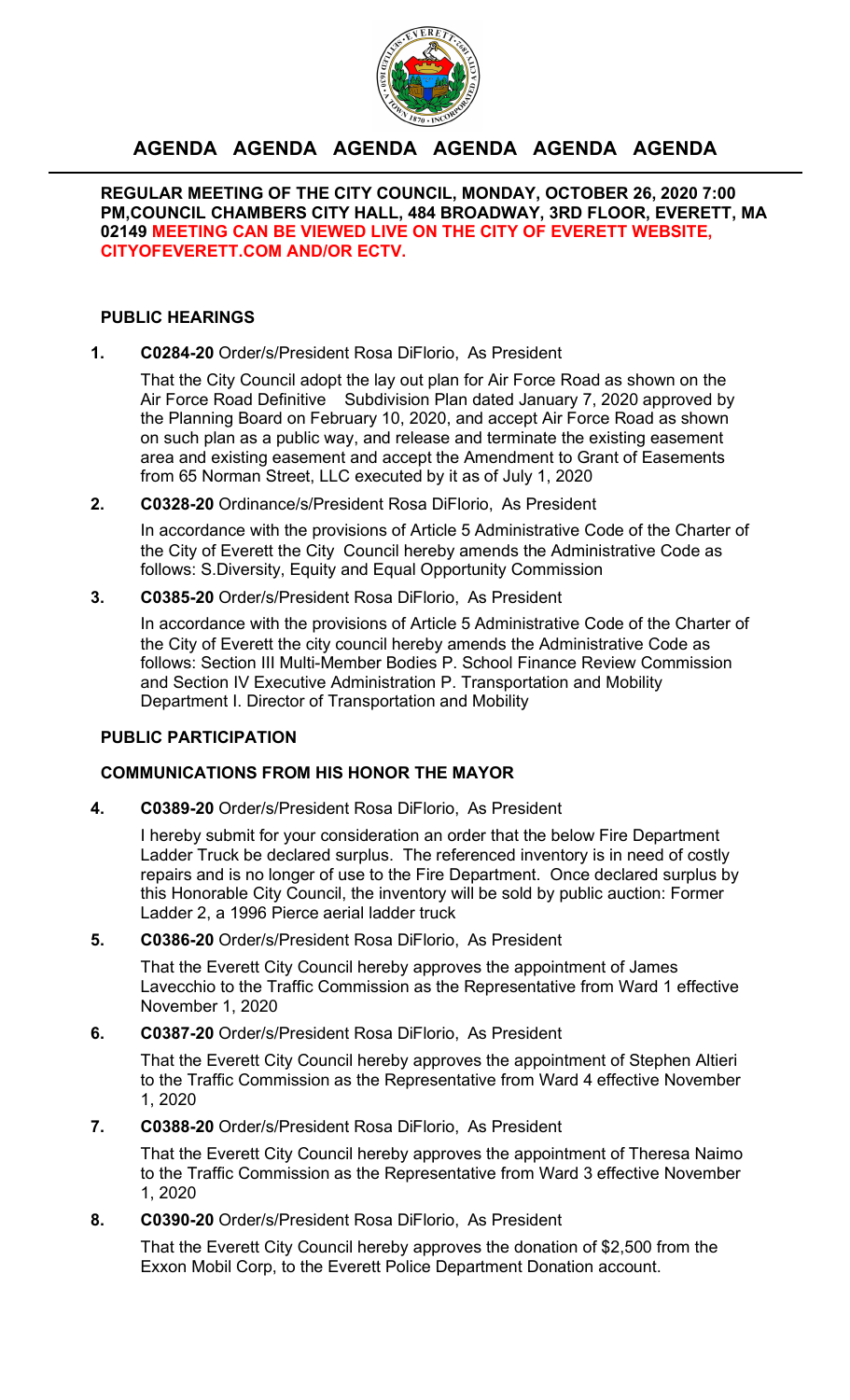**9. C0391-20** Order/s/President Rosa DiFlorio, As President

That the Everett City Council hereby approves the acceptance of the Community Mitigation Fund Specific Grant for \$184,000.00 from the Mass Gaming Commission

**10. C0400-20** Order/s/President Rosa DiFlorio, As President

That the Everett City Council hereby approves a grant from the Center for Tech & Civic Life in the amount of \$29,968.75 for the Election Commission.

**11. C0401-20** Order/s/President Rosa DiFlorio, As President

That the Everett City council hereby approves to accept a donation of \$155,462.00 from Wynn MA, LLC(Encore) for the purchase and operation of two stations for the Everett bicycle share system(Blue Bikes)

## **COMMITTEE ON LEGISLATIVE AFFAIRS AND ELECTIONS**

**12. C0229-20** Resolution/s/Councilor Stephanie Martins

That the Section 3-2 of the Animal Control Ordinance be updated to allow for dogs to be off-leash at certain designated public spaces.

## **COMMITTEE RECCOMMENDED FAVORABLE ACTION**

**13. C0272-20** Resolution/s/Councilor Stephanie Martins

Review Animal Control ordinance to add section about Pest Control and setting traps outside for squirrels and raccoons. Due to high temperatures in the summer, trapped animals must be removed in a humane manner before the end of the day or a fee will be assessed to the pest control company.

## **COMMITTEE RECCOMMENDED FAVORABLE ACTION**

#### **UNFINISHED BUSINESS**

**14. C0005-20** Order/s/Councilor Wayne A. Matewsky

That the City Clerk & Election Department make the necessary changes to the City Charter by way of a Home Rule Petition to make the Ward Council seats exclusive to their particular Ward, and not City Wide.

**15. C0359-20** Resolution/s/Councilor Ward 6 McLaughlin, Councilor Martins

That the Chairman of the Liquor Licensing Board appear at the next City Council meeting to discuss establishments having to close at 11PM

## **RECONSIDERED**

**16. C0372-20** Resolution/s/Councilor Ward 1 Fred Capone

That the Administration update the Council as to the Wehner Park project, including the scope of remaining work, anticipated completion date, total expense to date and total anticipated expense.

**17. C0371-20** Resolution/s/Councilor Ward 1 Fred Capone

That the Mayor provide the names of all employees along with their job titles, broken down by department, that have been laid off during or after FY 2020 and the current status as to each individual.

**18. C0373-20** Resolution/s/Councilor Ward 1 Fred Capone

That the Administration provide information to the Council regarding the publication entitled "Everett Matters"

## **NEW BUSINESS**

**19. C0395-20** Resolution/s/Councilor Wayne A. Matewsky

That the Liquor Licensing Board consider waiving or reducing license renewal fees for the year 2021 for businesses affected by Covid-19 **.**

**20. C0396-20** Resolution/s/Councilor Peter A. Napolitano